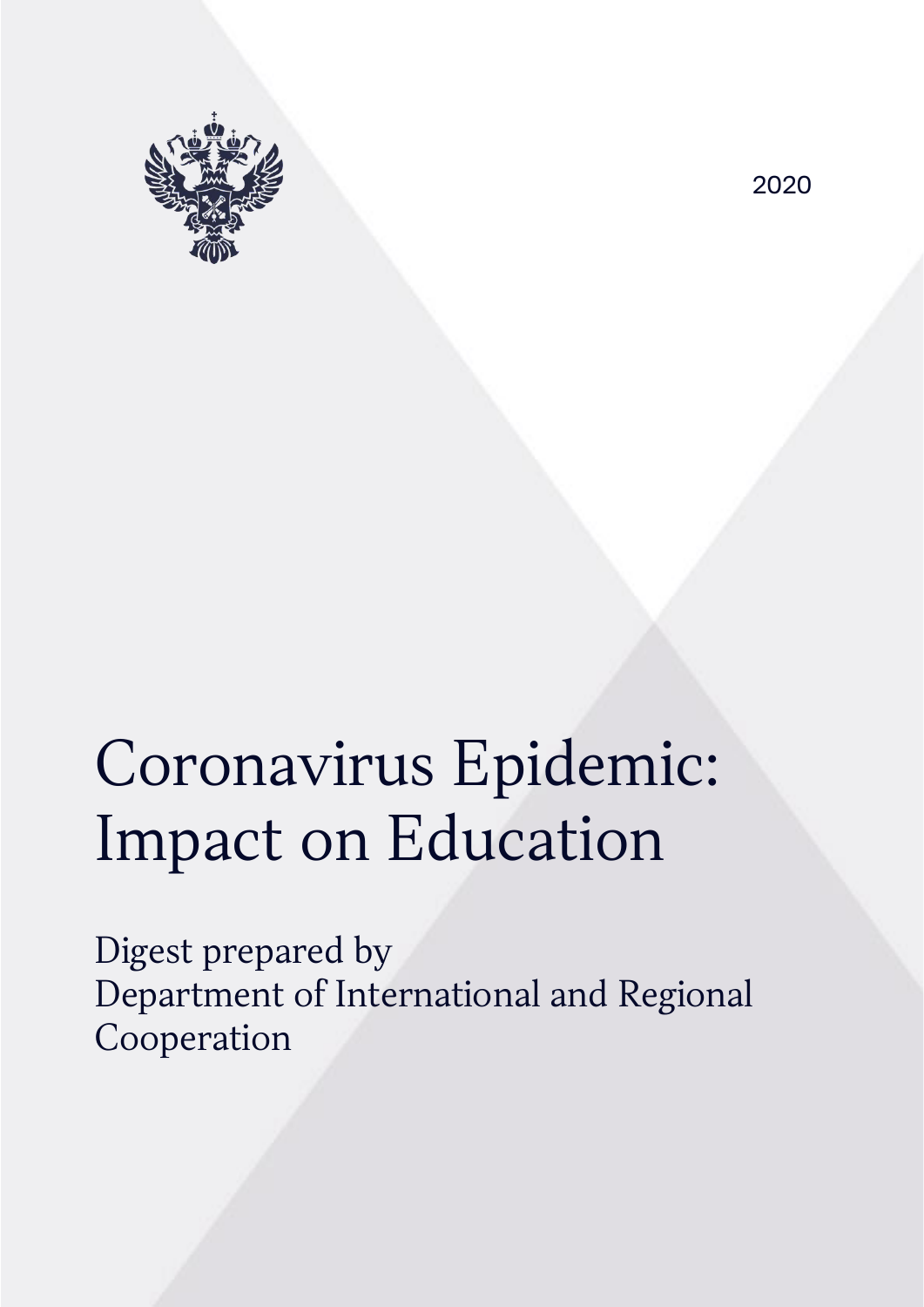## Table of contents

| Common Problems associated with the Transition to a Distance Education System4  |  |
|---------------------------------------------------------------------------------|--|
| Recommendations and Solutions to the Problems of Introducing Remote Education 6 |  |
|                                                                                 |  |
|                                                                                 |  |
|                                                                                 |  |
|                                                                                 |  |
|                                                                                 |  |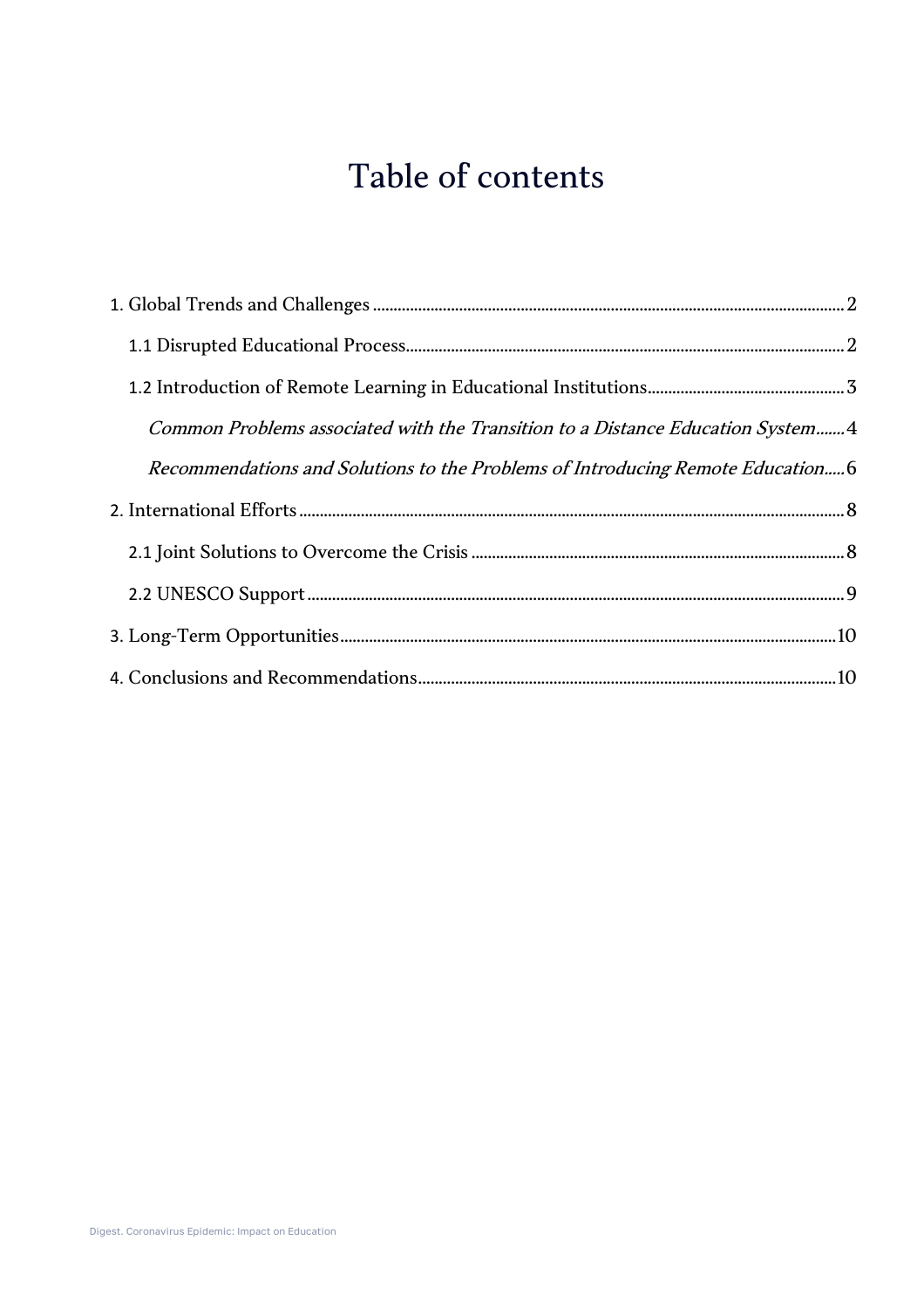The United Nations Educational, Scientific and Cultural Organization (UNESCO), the Organization for Economic Co-operation and Development (OECD) and the World Bank are leaders in monitoring the impact of the spread of COVID-19 on education.

The materials from these international organizations provide an analysis of problems that are common for most countries and that educational systems face during the transition to a digital educational format. The reports address the main challenges for all groups affected by the transition to the online environment—students, teachers, parents as well as decision makers. International organizations formulate practical recommendations based on best practices from around the world.

## <span id="page-2-0"></span>1. Global Trends and Challenges

### <span id="page-2-1"></span>1.1 Disrupted Educational Process

Governments around the world have decided to close educational institutions in an attempt to contain the global COVID-19 pandemic. According to UNESCO, 188 countries have closed schools nationwide, affecting 91.3% of students worldwide (1.58 billion people).



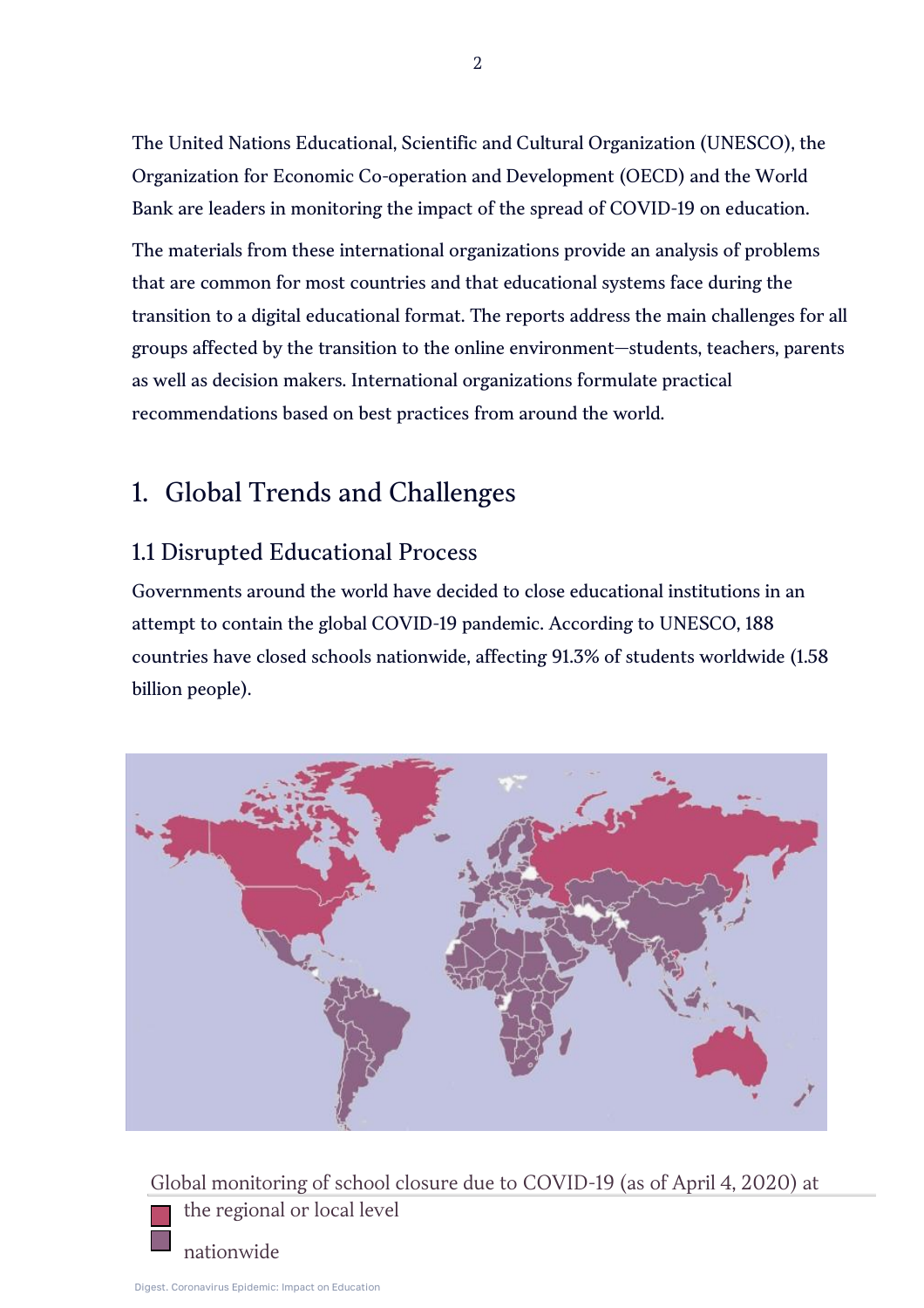In some other countries, schools are closed at the local or regional level. If these countries also order the closure of schools and universities across the country, this will disrupt the [educational process](https://ru.unesco.org/themes/education-%20emergencies/coronavirus-school-closures) for millions of other students.

Even temporary closure of schools has great social and [economic consequences,](https://en.unesco.org/themes/education-emergencies/coronavirus-school-closures/consequences) especially for the poor.

1. Interrupted education: children and young people are deprived of opportunities for growth and development; this mainly affects students from low-income families who do not have the opportunity to receive education outside of school.

2. Nutrition: many children receive free or reduced-price meals provided in schools.

3. Childcare: in the absence of alternative options, working parents are forced to leave their children alone, which can be dangerous for their life and health.

4. High economic costs: working parents are forced to skip work to take care of children, which in many cases leads to loss of wages and negatively affects productivity.

5. An additional burden on the healthcare system: women make up the majority of healthcare professionals and often cannot attend work because they need to care for their children. This means that many healthcare professionals are not there where they are most needed during a healthcare crisis.

6. An increasing burden on schools that remain open: when some schools in the locality are closed, parents and government officials send children to those that are still open.

7. Student dropout rates tend to increase: ensuring that children and young people return to school after they are opened is a difficult task.

8. Social exclusion: schools are centers of social activity and human interaction. Many children and young people are deprived of the social contacts that are necessary for education and development.

#### <span id="page-3-0"></span>1.2 Introduction of Remote Learning in Educational Institutions

To minimize the negative consequences of the closure of educational institutions and to create conditions for continuous learning, especially for the most vulnerable, many countries are introducing remote learning systems in schools and universities.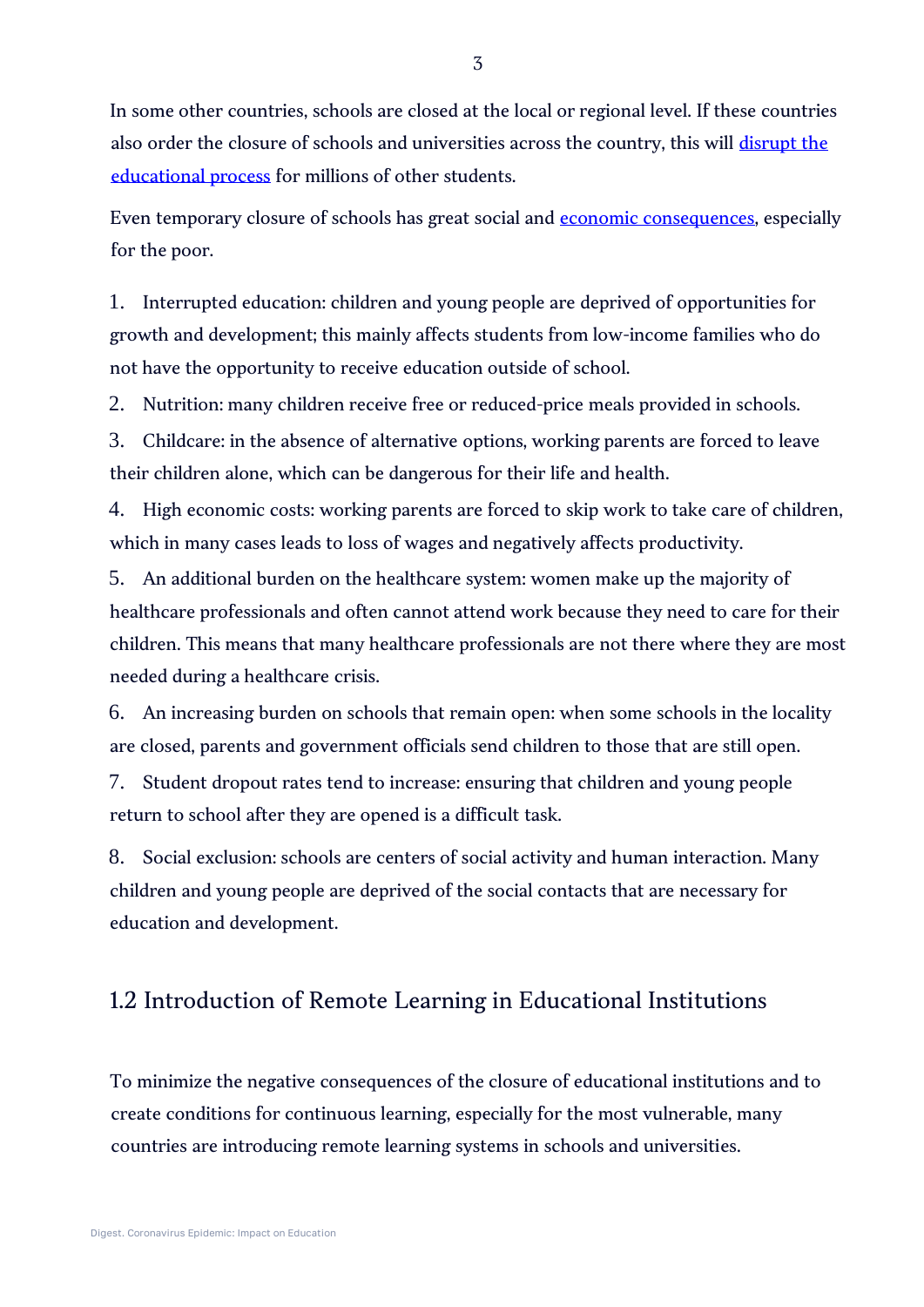[According to UNESCO,](https://en.unesco.org/themes/education-emergencies/coronavirus-school-closures/nationalresponses) 53 states have already deployed national educational platforms for remote learning.

## <span id="page-4-0"></span>Common Problems associated with the Transition to a Distance Education System

The World Bank draws attention to the problems faced by countries during the transition to the system of distance education. It also outlines the challenges for [all affected groups:](http://documents.worldbank.org/curated/en/266811584657843186/pdf/Rapid-Response-Briefing-%20Note-Remote-Learning-and-COVID-19-Outbreak.pdf) students, teachers, parents and decision makers.

1. At the moment, there are very few education systems (even among the most high-end ones) with good technical facilities to make a quick transition to remote learning. Success is more likely in countries where remote education was commonly used before the pandemic.

A regional example.

For example, the Chinese government provides support to digitalize educational materials.

The South Korean government has announced measures to support digital education. The new school year in the country will begin as online classes on April 9. The first semester of a school year in Korean schools usually begins on March 1 and lasts until mid-July.

2. Switching to remote learning requires significant funding. Of course, it is important to ensure infrastructure capacities. But a far greater challenge is to support teachers, provide relevant high-quality digital educational materials, improve students' digital skills in order to help them use technologies effectively for educational purposes, and to introduce auxiliary data and information management systems.

A regional example.

A unified university platform iUniversity has been launched in Armenia, which allows remote learning during quarantine.

The UAE Ministry of Communications announced that five new applications for study and business began to work smoothly in all UAE networks: Google Hangouts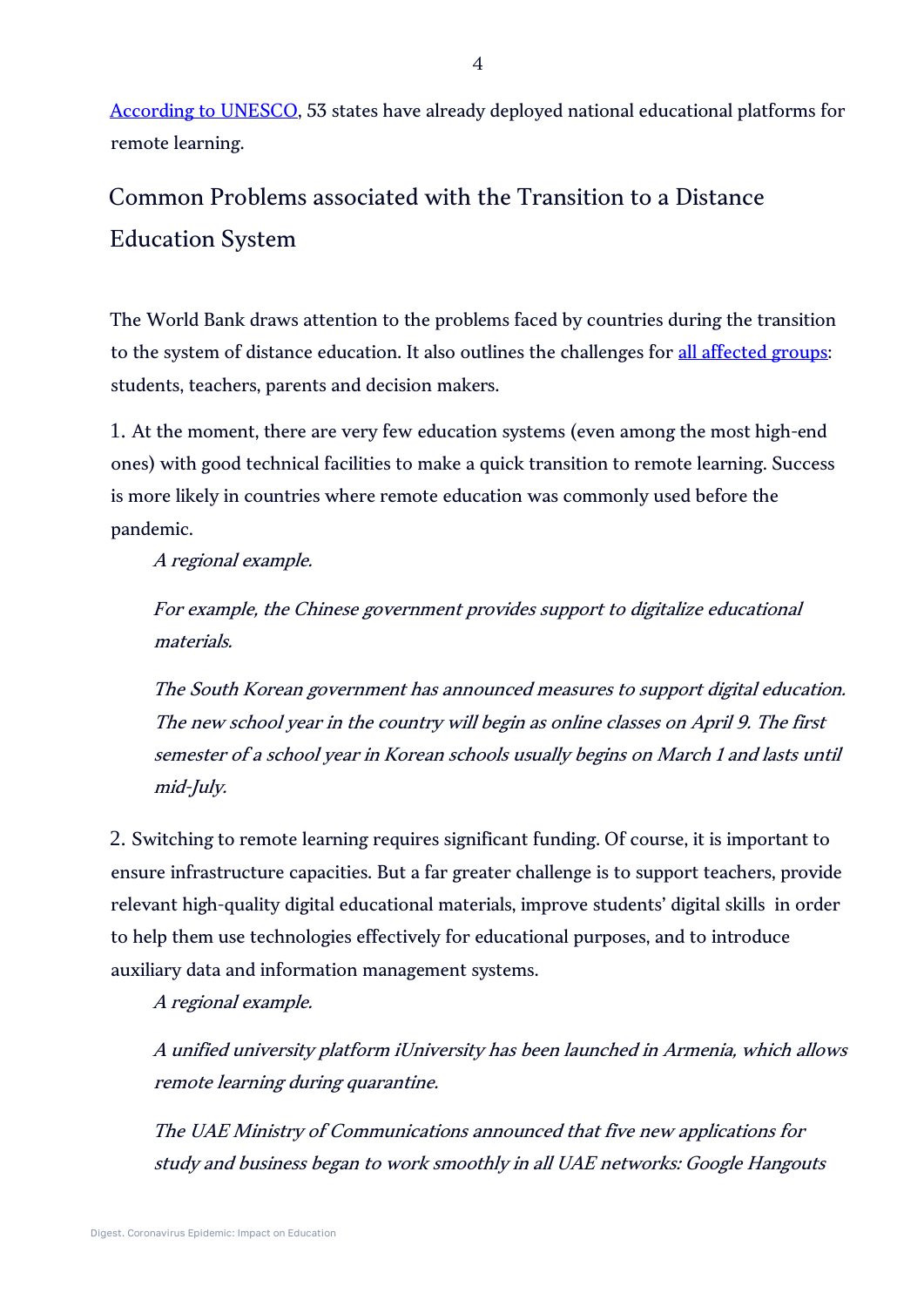Meet, Cisco Webex, Avaya Spaces, BlueJeans and Slack. Earlier, uninterrupted access was provided to Microsoft Teams, Skype for Business, Zoom and Blackboard.

3. The transition to remote learning is a cause for concern due to social inequality. In practice, online learning is disproportionately beneficial for students with an initially more advantageous position (for example, in case of a gap between the rich and the poor, those living in urban and rural areas, those with good performance and with poor performance).

4. Most students will have difficulty going online. This means that for most pupils and students, education will be less beneficial. This aspect is especially relevant for children in poor areas with limited or no access to the Internet. Students with existing remote learning experience will also benefit.

A regional example.

#### British broadband access providers offer UK citizens free and unlimited Internet access.

5. When switching to remote learning, one needs to keep in mind that at first, students will show weaker results. This is due to a lack of user experience with tools and learning processes and a lack of favorable conditions for online learning at home. Both students and teachers will soon face a lack of motivation to learn.

6. Educational institutions will have to deal with choosing subjects to teach online and to leave for students to learn independently. Some subjects, school activities and approaches will be difficult to go online.

7. Only a few teachers will be able to make a quick and effective transition to an online learning model, since teaching remotely and in classrooms differs significantly. This is why teachers will need support and additional training.

A regional example.

The Ministry of Education and Science of Cyprus through the Pedagogical Institute provides accelerated teacher training on remote education. A large number of materials for pedagogical support are regularly posted on school sites and on the website of the Ministry.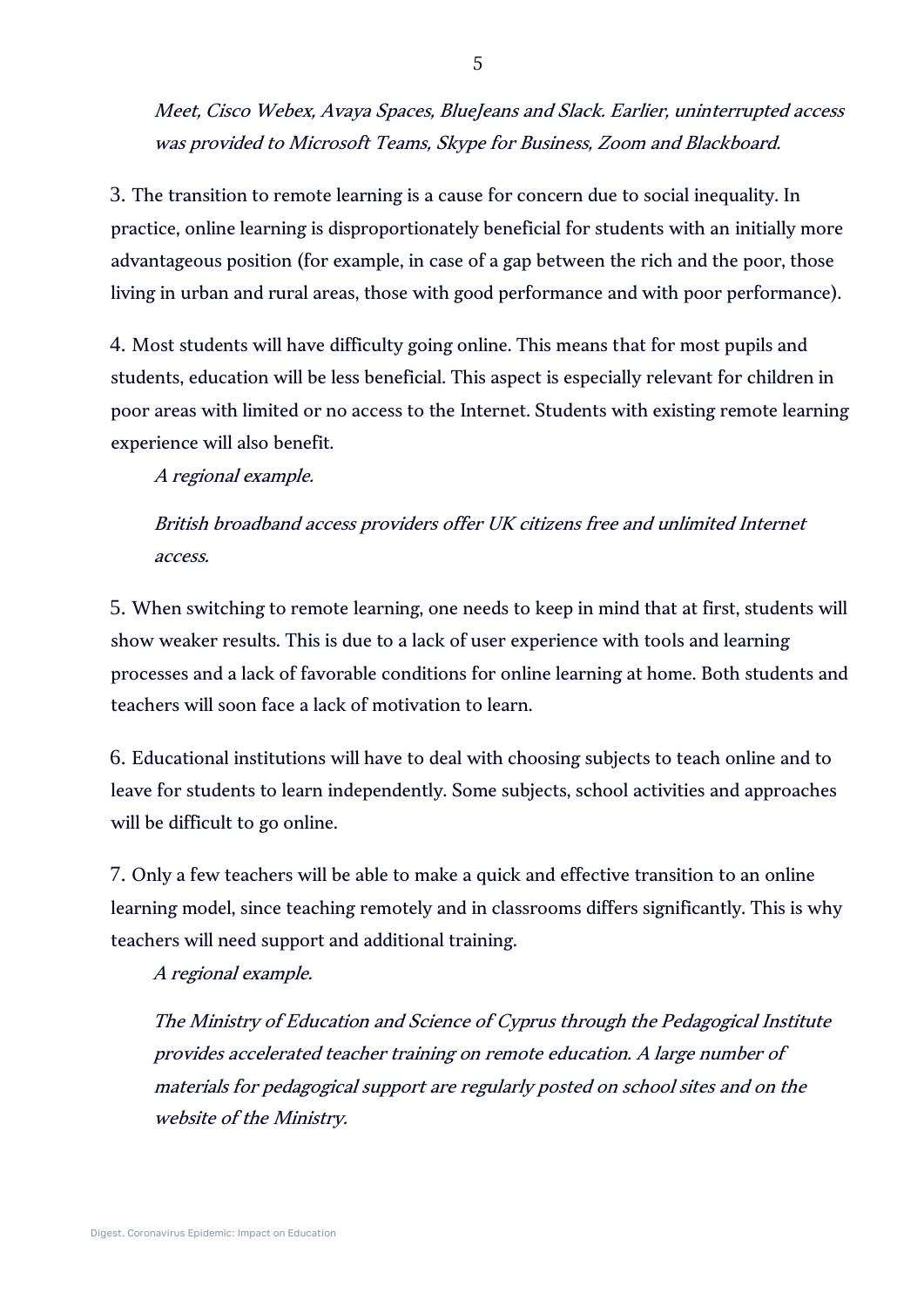8. In the context of remote learning, parents play a key role in supporting their children. Even under the most favorable circumstances, most parents are ill-prepared to provide effective support. Especially in those cases when they themselves do not have sufficient technical skills. Parents may have several children attending schools, so they will face the problem of distributing available devices between them. UNESCO also draws attention to the additional burden on parents with disabilities and parents working in sectors essential to the fight against the pandemic.

9. Decision makers are more dependent on two factors: the preparedness of the existing education system for the transition to online education and the amount of time before the closure of educational institutions. Today the global community does not have enough experience to determine the volume and mechanisms for financing the online learning system.

The **OECD** identified the main objectives in the implementation of digital learning:

1. There is a need to establish a balance between digital learning and off-screen activities. Transferring offline schedules to the digital environment can negatively impact students' health. Lessons can be shortened and combined with non-digital teaching methods.

2. Monitoring the emotional state of students is essential. School closure can cause anxiety in students.

3. Governments could provide students with laptop computers or other learning resources, as students have more access to smartphones than laptops.

In addition, UNESCO points out the issue of unequal access to digital learning portals: lack of access to technology or of good Internet connection is an obstacle to continuing education, especially for students from disadvantaged families.

4. The problem of providing access to information infrastructure. In some countries, the simultaneous access of all students to the information infrastructure may be difficult.

## <span id="page-6-0"></span>Recommendations and Solutions to the Problems of Introducing Remote Education

In this situation, international organizations offer solutions to the problems of introducing remote education: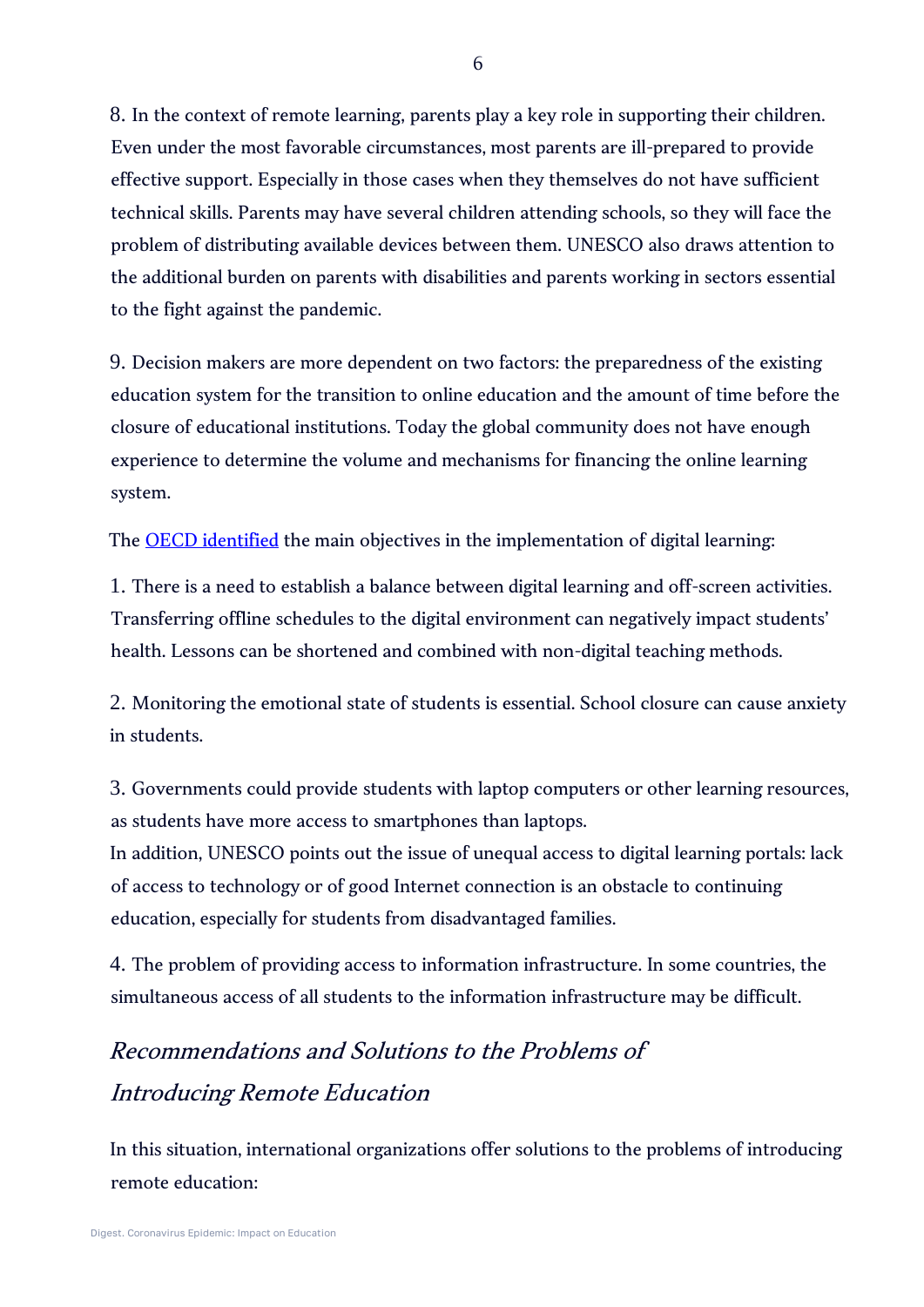1. [The World Bank recommends](http://documents.worldbank.org/curated/en/266811584657843186/pdf/Rapid-Response-Briefing-%20Note-Remote-Learning-and-COVID-19-Outbreak.pdf) using a single portal to host all programs, applications, platforms and materials required for learning as well as guidelines for students, teachers and parents. In this area, providing access to materials using a wide range of devices, including mobile ones, becomes an important task.

2. It is very important for the government to include people with practical knowledge of using educational online technologies in decision-making processes. Such an obvious solution is not always implemented in practice.

3. In case of remote education, when students use various platforms, applications and equipment, schools have fewer opportunities to control their quality. In such cases, additional measures are required to ensure the safety of students, especially when it comes to the provision of programs by third parties or the absence of legal protection and regulation mechanisms in this area.

[OECD's recommendations](https://read.oecd-ilibrary.org/view/?ref=120_120544-8ksud7oaj2&title=Education_responses_to_Covid-19_Embracing_digital_learning_and_online_collaboration) on the use of remote learning platforms during the closure of educational institutions:

1. To use existing distance education platforms. Distance education platforms may already contain the necessary course or materials for training in various digital formats. If such platforms do not exist in the country, then open educational resources can be used.

A regional example.

In Cyprus, licensed software required for remote education has been purchased at the state level. Tens of thousands of children and teachers joined the system using the provided codes.

2. To develop new educational platforms (virtual classes).

A regional example.

In China and Singapore, both public and private virtual classroom services have been successfully launched.

3. To establish cooperation with educational platforms. The main problem of existing educational platforms is that it is not always possible for a large number of users to operate them simultaneously. Some private companies have provided educational institutions with free resources and services as a support measure against the COVID-19 outbreak.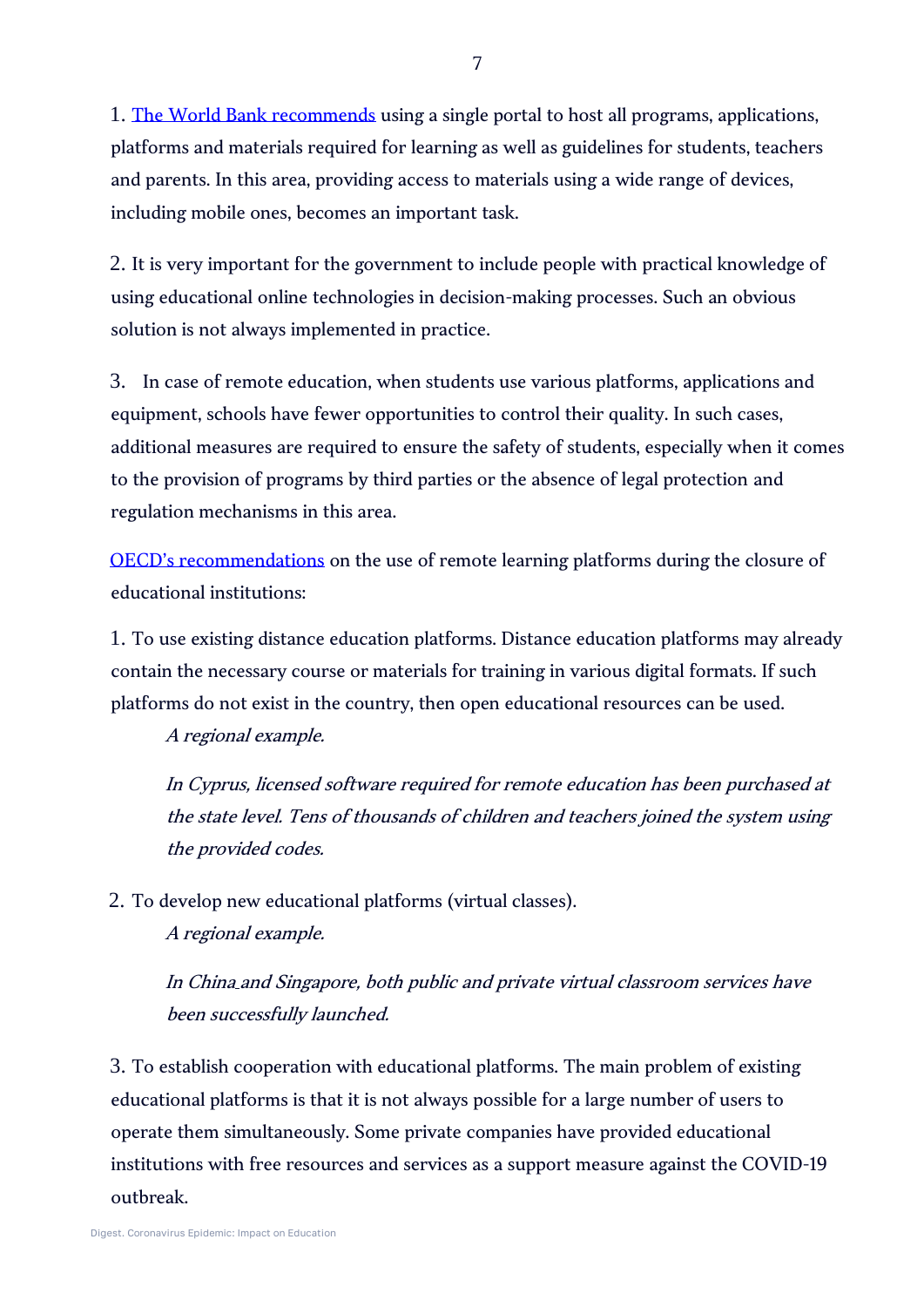A regional example.

Cypriot banks and philanthropists provide children in need with electronic devices (6,000 tablets have already arrived), and telecommunication operators offer free Internet access to ensure remote learning. The Ministry of Education and Science has collected data for all schools in Cyprus to identify the needs of students.

In Hong Kong, Microsoft has offered Office 365 Education product for free for 50,000 teachers and 800,000 students.

4. To establish international cooperation for the exchange of educational online resources. The set of subjects taught in different countries is similar, so it is necessary to consider the possibility of translating foreign materials to use them for educational purposes.

5. To use all electronic means more efficiently. Some outdated methods of knowledge transfer (for example, broadcasting lessons on TV) are more suitable for very young students (as well as in cases when infrastructure development lags well behind).

6. To provide teachers with access to digital learning tools. Governments should provide teachers with online learning materials.

## <span id="page-8-0"></span>2. International Efforts

#### <span id="page-8-1"></span>2.1 Joint Solutions to Overcome the Crisis

As countries prepare their response, international cooperation is vital to sharing the most effective approaches to supporting students, teachers and families. UNESCO is stepping up its efforts to ensure that this crisis fosters innovation and inclusion, rather than exacerbates educational inequalities.

On March 10, 2020, under the auspices of UNESCO, [a global videoconference was held](https://ru.unesco.org/news/poskolku-kazhdyy-pyatyy-%20uchashchiysya-ne-poseshchaet-shkolu-yunesko-mobilizuet-ministrov) for senior education officials in order to enhance emergency response and exchange information on strategies to minimize possible disruption of the educational process worldwide. Representatives of 72 countries attended the conference, including 27 education ministers and 37 senior officials.

On March 30, [an online meeting](https://ru.unesco.org/news/v-%20kontekste-covid-19-yunesko-mobilizuet-122-strany-v-celyah-prodvizheniya-otkrytoy-nauki-i) of representatives of the ministries of science was held.

Digest. Coronavirus Epidemic: Impact on Education The meeting was attended by representatives of 122 countries, including 77 ministers and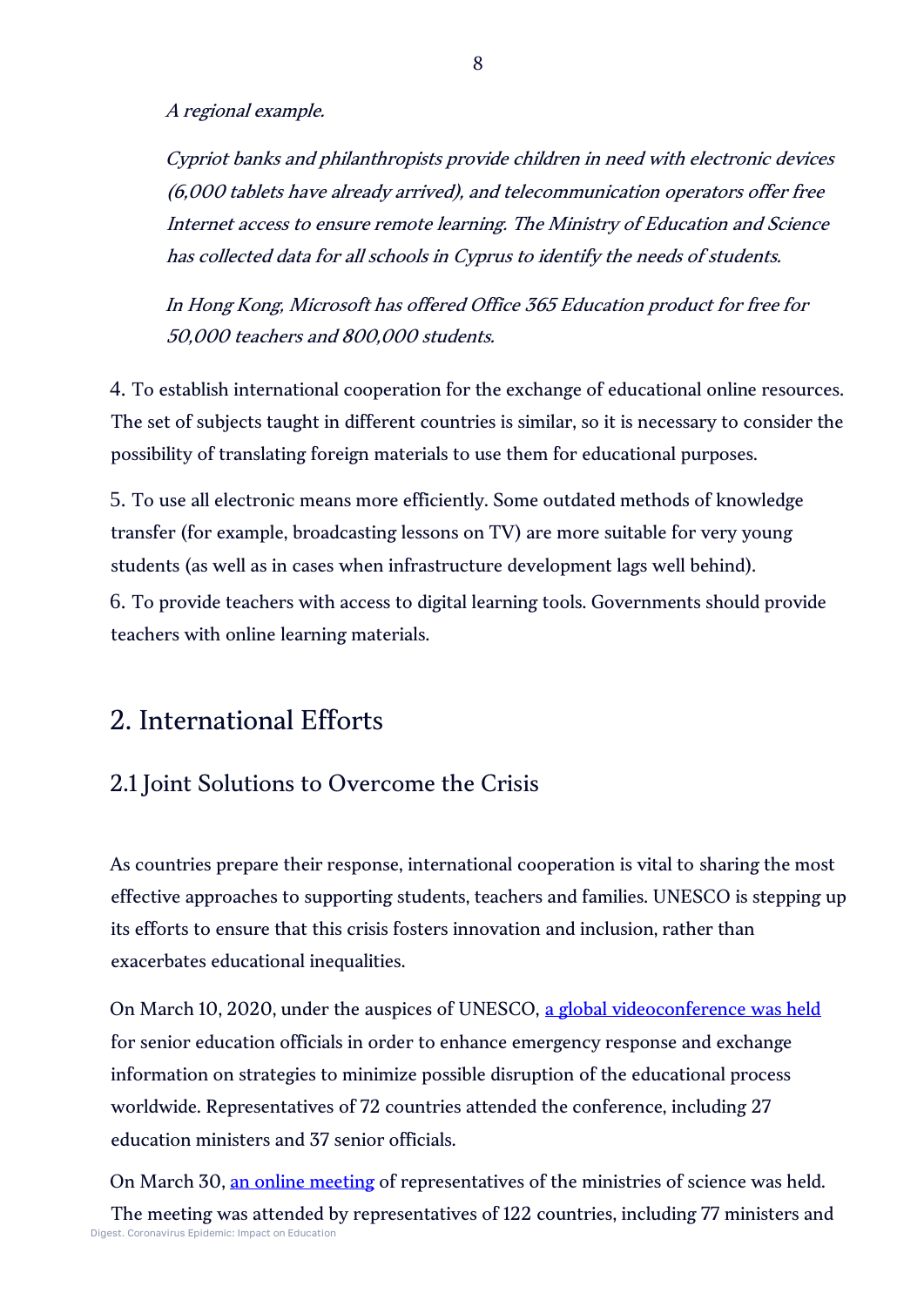secretaries of state, as well as representatives of the WHO, European Commission and African Union. The agenda of the meeting included the following issues:

1. Combining knowledge and research support efforts and narrowing the knowledge gap between countries.

2. Cooperation of decision makers, researchers, innovators, publishers and civil society representatives to ensure free access to scientific data, research results, educational resources and research facilities.

3. Strengthening the links between science and political decisions to meet social needs. 4. An open science for society despite the fact that borders between countries are closed.

#### <span id="page-9-0"></span>2.2 UNESCO Support

[UNESCO works](https://en.unesco.org/themes/education-emergencies/coronavirus-school-closures/support) with ministries of education in the affected countries to provide continuous education for all children and youth through alternative channels:

1. UNESCO provides technical assistance to quickly prepare and deploy inclusive remote learning solutions using high-tech, low-tech and non-tech approaches.

2. Webinars are being held for staff from ministries of education and other stakeholders to exchange information on countries' efforts to provide distance education.

3. It provides a selection of digital learning resources that governments, schools, teachers and parents can use to expand opportunities for students who cannot attend school. Educational platforms are designed to support continuous education through curricula.

The organization's website has **[published lists](https://ru.unesco.org/node/320923) of digital learning management systems**, massive open online courses, self-help training materials, tools for creating digital learning content that can be used by governments or individual educational institutions.

4. Partnership is being developed to expand national and local capacities to provide remote learning.

5. The Global Education Coalition is being formed under the auspices of UNESCO, which includes international organizations (UN, WHO, UNICEF, WFP, OECD, World Bank, etc.), private companies (Microsoft, Google, Facebook, Coursera, Zoom, Moodle, etc.), NGOs and the media. The Coalition is called upon to promote continuous education for children and young people around the world.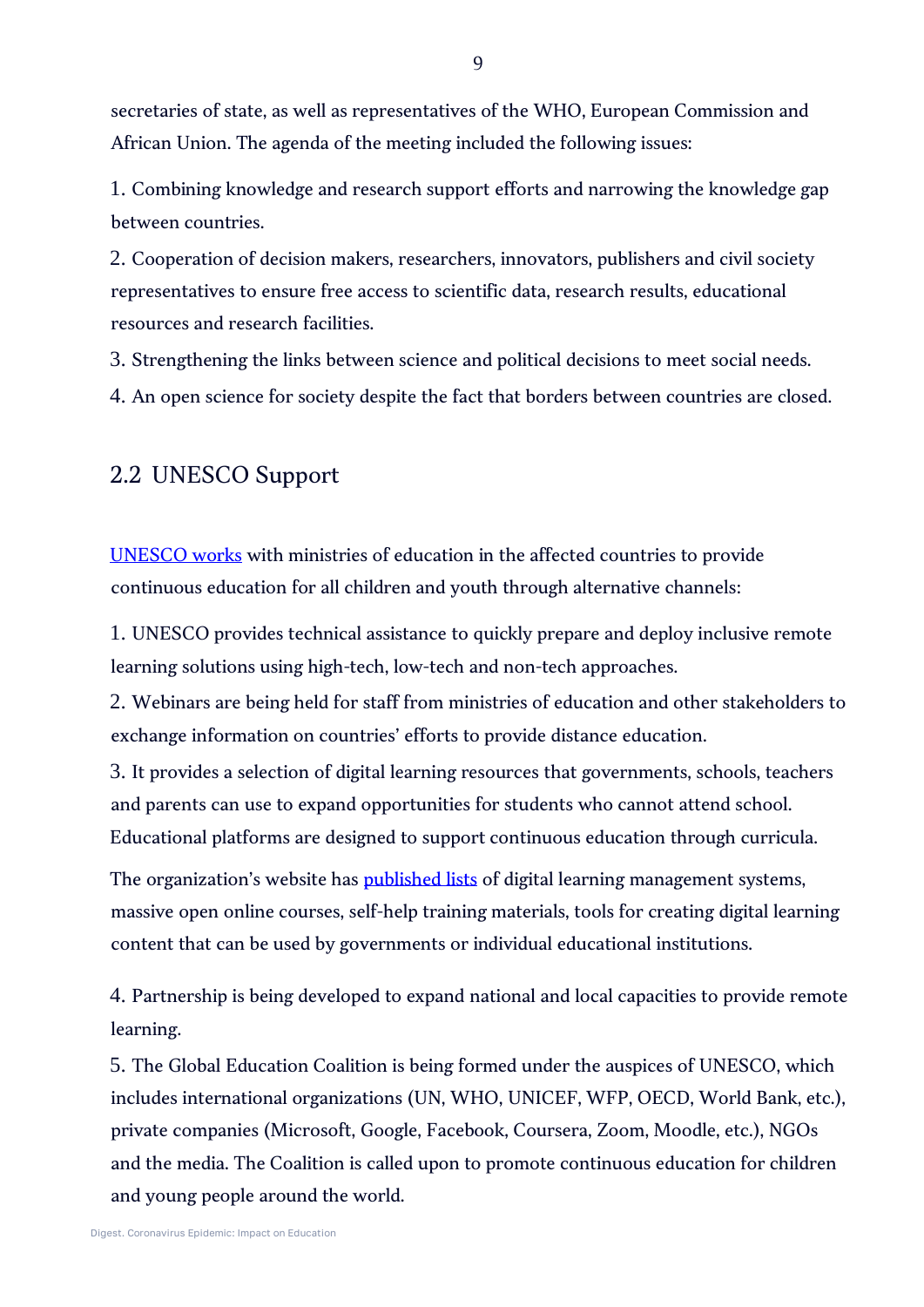## <span id="page-10-0"></span>3. Long-Term Opportunities

The education crisis caused by the COVID-19 pandemic shows vulnerabilities in education systems and also encourages governments and societies to innovate and foster an inclusive environment.

In the long run, departments responsible for public policies on education will face additional tasks of:

1. Improving the security system to be able to take exams online. One of the difficulties will be the arrangement of exams of special importance (for example, entrance exams to universities), which usually do not imply access to additional resources and provide for a strict identification system for the tested person.

2. Experimenting with different time frames and teaching models. The analysis of how students learn in different circumstances (with respect to time and place) will help countries unlock the potential of remote learning.

3. Empowering teachers to get the most out of digital education. Teachers will have the opportunity to test different teaching models to develop methods that contribute to a more [effective learning process.](https://read.oecd-ilibrary.org/view/?ref=120_120544-8ksud7oaj2&title=Education_responses_to_Covid-19_Embracing_digital_learning_and_online_collaboration)

## <span id="page-10-1"></span>4. Conclusions and Recommendations

1. To reduce the childcare burden for citizens working in sectors that are essential during the pandemic (doctors, pharmacists, police, firefighters, transportation workers, etc.), schools and kindergartens for children of such essential workers need to remain open.

2. In order to ensure continuous and universal education, a national electronic educational platform needs to be deployed and students must be provided with access to it (through electronic devices, Internet).

3. To take measures to prevent the increase in the number of street children.

4. Remove administrative barriers for the international exchange of knowledge and experience, scientific research in the field of development of a vaccine and medicine against COVID-19 and tests for the accelerated detection of coronavirus.